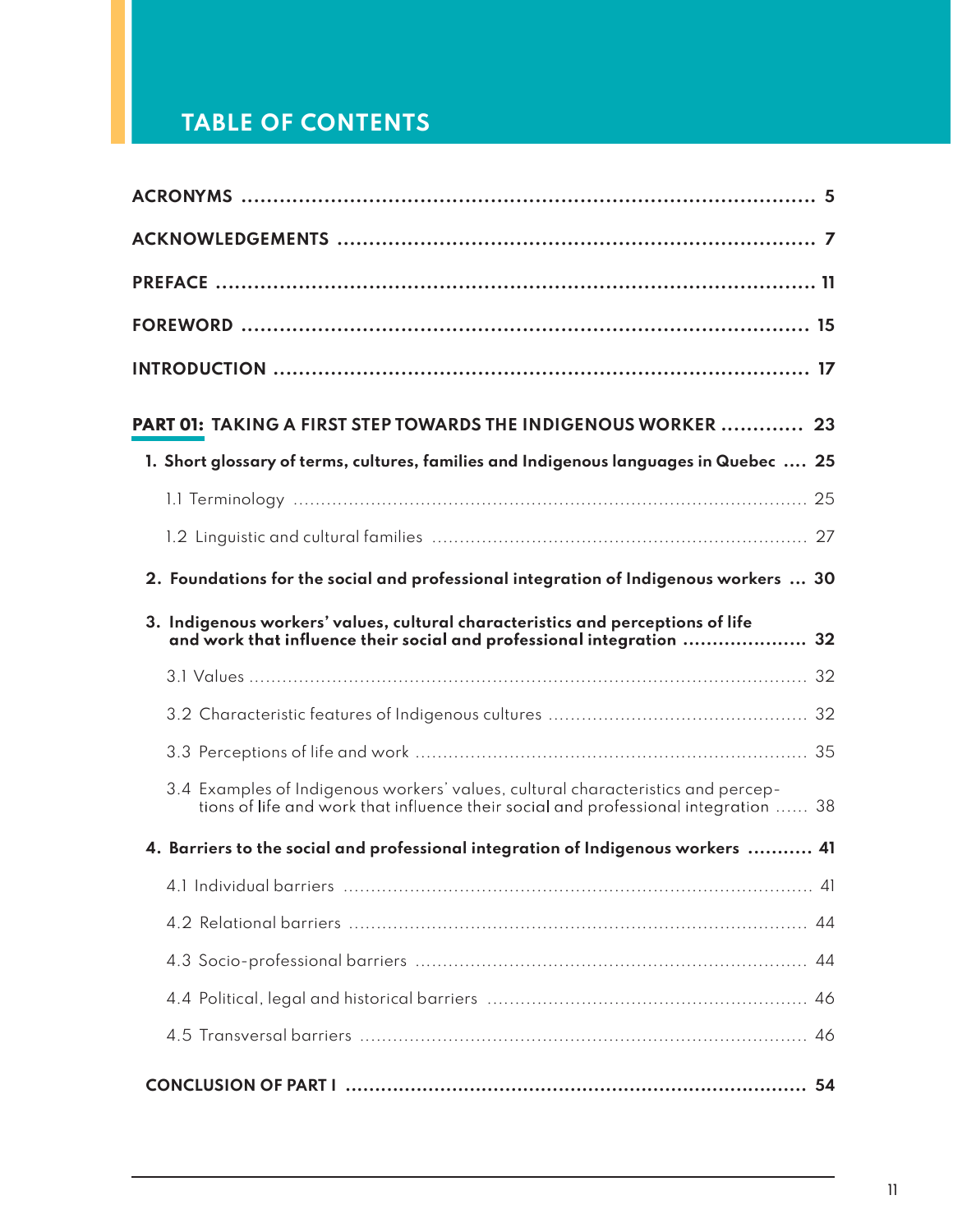| PART 02: INTERVENTION MODEL FOR THE SOCIAL AND PROFESSIONAL                      |     |
|----------------------------------------------------------------------------------|-----|
|                                                                                  |     |
| <b>INTEGRATION OF INDIGENOUS PEOPLE IN THE WORKPLACE  57</b>                     |     |
|                                                                                  |     |
|                                                                                  |     |
|                                                                                  |     |
|                                                                                  |     |
| 1.3 What basic principles can be used to adequately plan the social              |     |
| 1.4 What are the main planning strategies for the social and professional        |     |
|                                                                                  |     |
|                                                                                  |     |
|                                                                                  |     |
|                                                                                  |     |
|                                                                                  |     |
| 2.3 What basic principles promote cultural safety for Indigenous workers?        | -86 |
| 2.4 What are the main intervention strategies for cultural safety that promote   |     |
|                                                                                  |     |
|                                                                                  |     |
|                                                                                  |     |
|                                                                                  |     |
|                                                                                  |     |
| 3.3 What basic principles can be used to fully support Indigenous workers?  96   |     |
| 3.4 What are the main strategies for supporting Indigenous workers?  104         |     |
|                                                                                  |     |
|                                                                                  |     |
|                                                                                  |     |
|                                                                                  |     |
| 4.3 What basic principles can be used to properly train Indigenous workers?  109 |     |
| 4.4 What are the main intervention strategies during the mentor's support        |     |
|                                                                                  |     |
|                                                                                  |     |